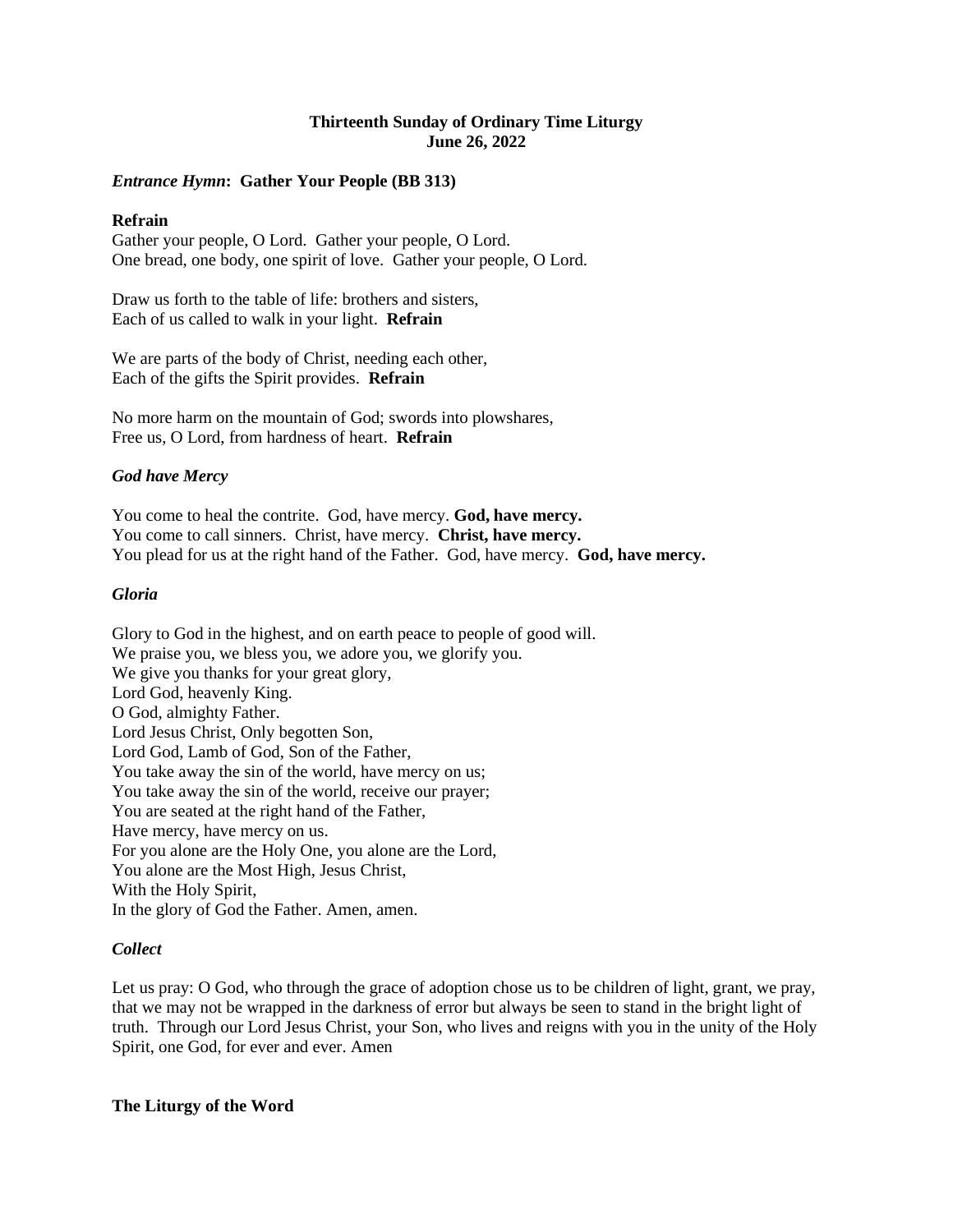# *First Reading* **1 Kings 19:16b, 19-21**

A reading from the First Book of Kings

The Most High God said to Elijah:

"You shall anoint Elisha, son of Shaphat of Abelmeholah, as prophet to succeed you."

Elijah set out and came upon Elisha, son of Shaphat, as he was plowing with twelve yoke of oxen; he was following the twelfth.

Elijah went over to him and threw his cloak over him.

Elisha left the oxen, ran after Elijah, and said, "Please, let me kiss my father and mother goodbye, and I will follow you."

Elijah answered, "Go back! Have I done anything to you?"

Elisha left him, and taking the yoke of oxen, slaughtered them; he used the plowing equipment for fuel to boil their flesh, and gave it to his people to eat.

Then Elisha left and followed Elijah as his attendant.

The Word of our God. **Thanks be to God**

### *Responsorial Psalm*

### **Refrain**

You will show me the path of life, the delights that await me in your presence. Without you there is nothing; no joy can be complete until at last I sit by your side.

O God, you are my refuge, do not turn me away; I say "You are my God," Without you there can be no good. **Refrain**

I bless the Lord who guides me even in my sleep; My face is turned to God. With the Lord at my side, I shall stand firm. **Refrain**

My heart exults, my spirit sings; even my body trusts in you; For you will not abandon my soul to death nor let me sink into the grave. **Refrain**

### *Second Reading* **Galatians 5:1, 13-18**

A reading from the Letter of Paul to the Galatians

Sisters and brothers:

For freedom Christ set us free; so stand firm and do not submit again to the yoke of slavery.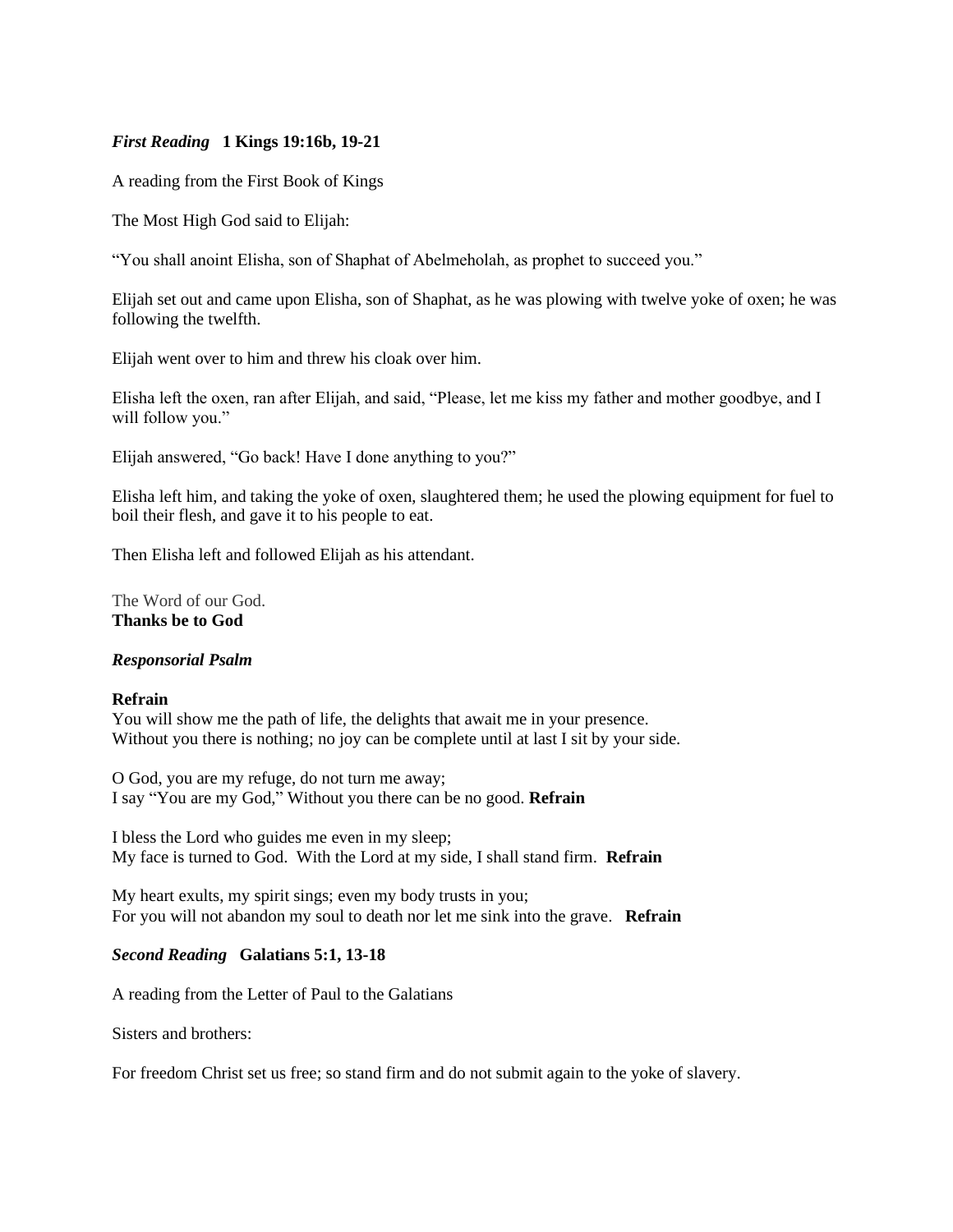For you were called for freedom, sisters and brothers. But do not use this freedom as an opportunity for the flesh; rather, serve one another through love.

For the whole law is fulfilled in one statement, namely, *You shall love your neighbor as yourself.* But if you go on biting and devouring one another, beware that you are not consumed by one another.

I say, then: live by the Spirit and you will certainly not gratify the desire of the flesh. For the flesh has desires against the Spirit, and the Spirit against the flesh; these are opposed to each other, so that you may not do what you want.

But if you are guided by the Spirit, you are not under the law.

The Word of our God. **Thanks be to God**

### *Alleluia*

Alleluia, alleluia, alleluia! Alleluia, alleluia, alleluia! **Alleluia, alleluia, alleluia! Alleluia, alleluia, alleluia!**

Speak, O Lord, your servant is listening. You have the words of everlasting life.

### **Alleluia, alleluia, alleluia! Alleluia, alleluia, alleluia!**

*Gospel* **Luke 9:51-62**

The Lord be with you. **And with your Spirit.** A reading from the holy Gospel according to Luke **Glory to you, O Lord.**

When the days for Jesus' being taken up were fulfilled, he resolutely determined to journey to Jerusalem, and he sent messengers ahead of him.

On the way they entered a Samaritan village to prepare for his reception there, but they would not welcome him because the destination of his journey was Jerusalem.

When the disciples James and John saw this they asked, "Lord, do you want us to call down fire from heaven to consume them?"

Jesus turned and rebuked them, and they journeyed to another village.

As they were proceeding on their journey someone said to him Jesus, "I will follow you wherever you go."

Jesus answered, "Foxes have dens and birds of the sky have nests, but the Son of Humanity has nowhere to rest his head."

And to another Jesus said, "Follow me."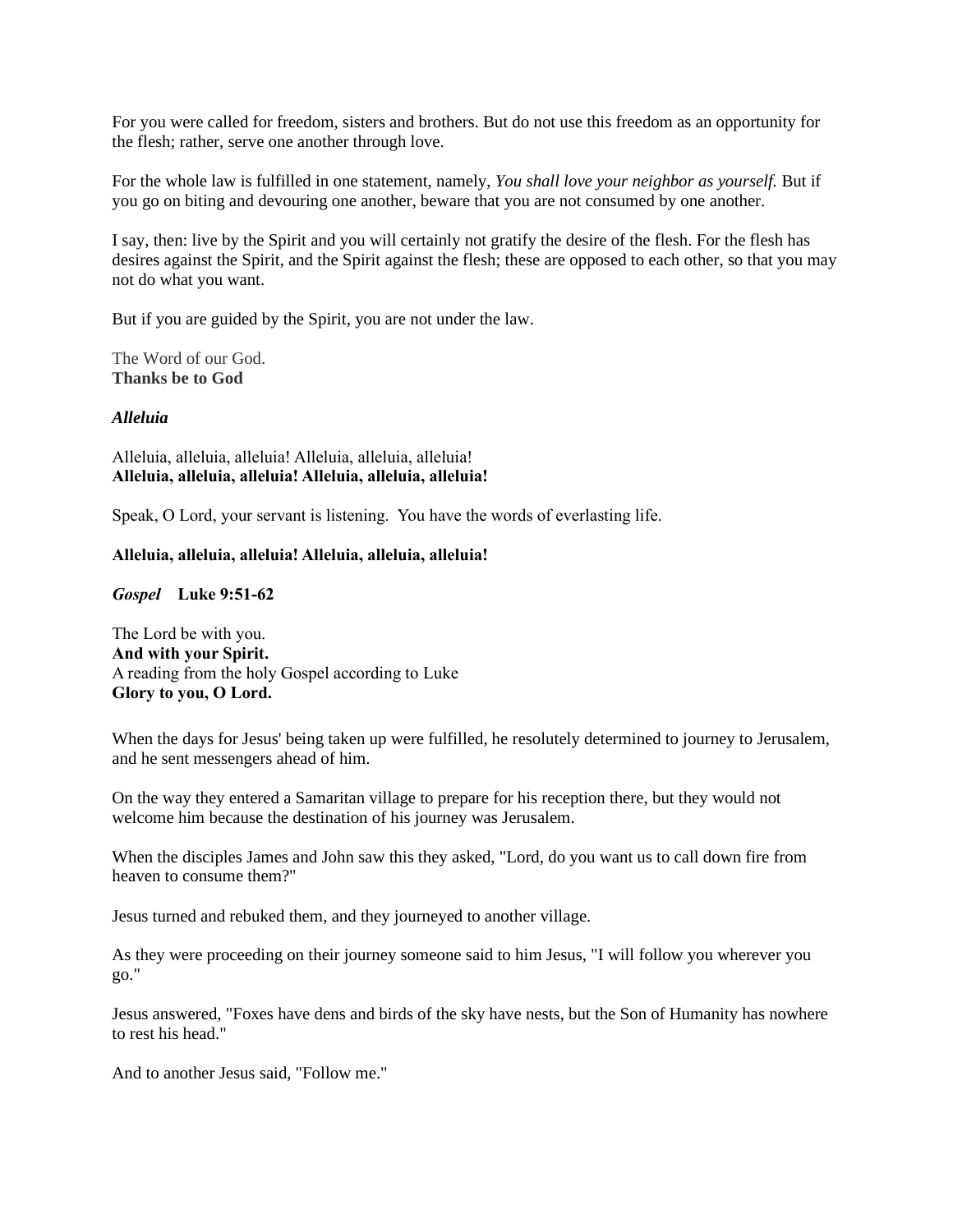But that one replied, "Lord, let me go first and bury my father."

But Jesus answered him, "Let the dead bury their dead. But you, go and proclaim the reign of God."

And another said, "I will follow you, Lord, but first let me say farewell to my family at home."

To this one Jesus said, "No one who sets a hand to the plow and looks to what was left behind is fit for the reign of God."

The Good News of Salvation. **Praise to you, Lord Jesus Christ**

### *Homily*

### **Universal Intercessions**

Response: Faithful God, hear our prayer. (Faithful God, hear our prayer.)

For the church: that we may stay faithful to the challenging call of discipleship, let us pray…

For those who serve the victims of war: for international medical, emergency relief, and human rights organizations, let us pray…

For all those suffering from violence, let us pray…

For the ability to resist the many cultural distractions that call us to physical comfort, financial success and status, let us pray…

For an end to institutional slavery, poverty and division, that we may love one another as the Body of Christ, let us pray…

For what other intentions do we want to pray…

## **The Liturgy of the Eucharist**

### *Preparation Song:* **Open My Eyes (BB 404)**

Open my eyes, Lord. Help me to see your face. Open my eyes, Lord. Help me to see.

Open my ears, Lord. Help me to hear your voice. Open my ears, Lord. Help me to hear.

Open my heart, Lord. Help me to love like you. Open my heart, Lord. Help me to love.

I live within you. Deep in your heart, O Love. I live within you. Rest now in me.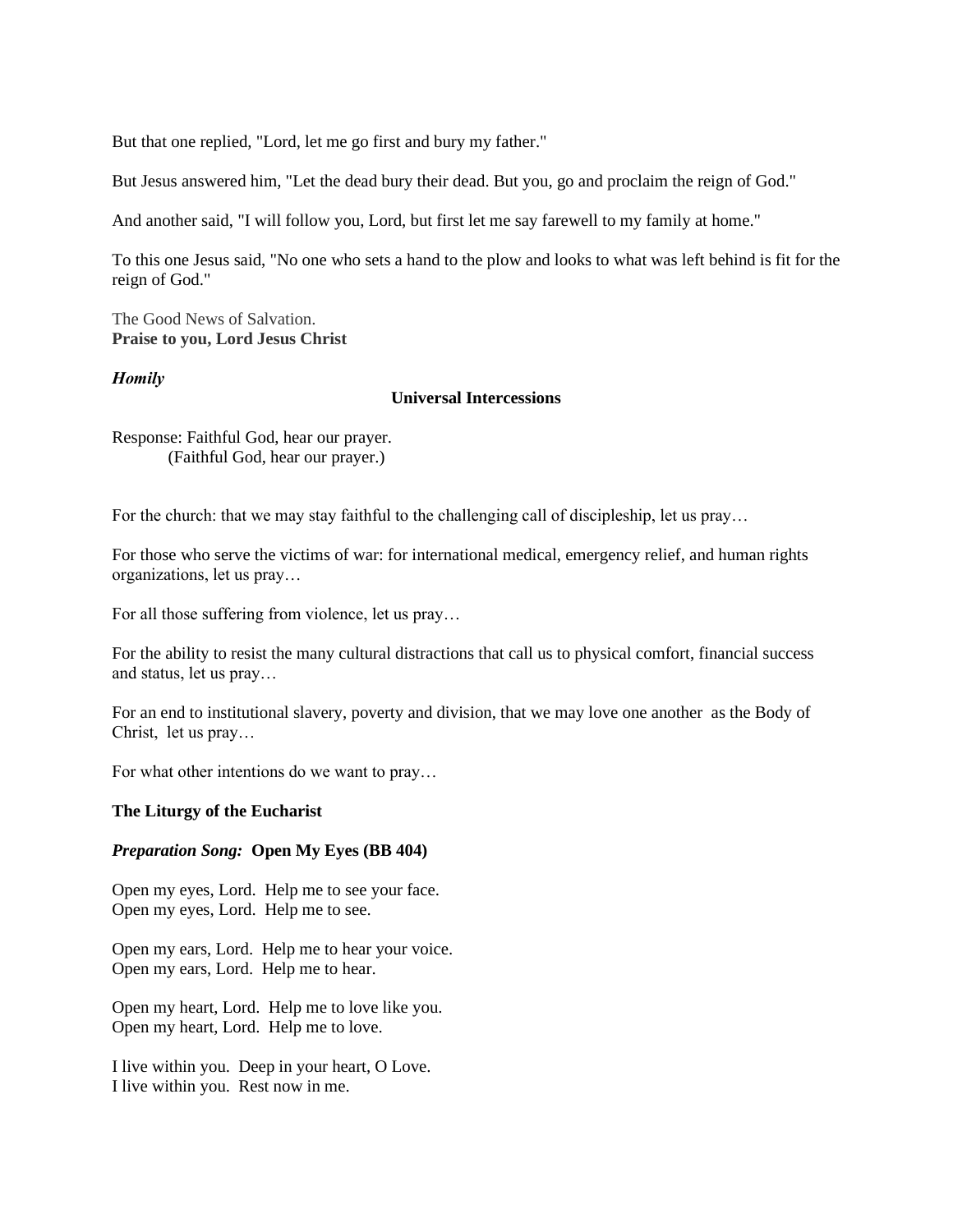# *Preparation of Gifts*

Blessed are you, Lord God of all creation, for through your goodness e have received the bread we offer you: fruit of the earth and work of human hands, it will become for us the bread of life. **Blessed be God forever.**

Blessed are you, Lord God of all creation, for through your goodness we have received the wine we offer you: fruit of the vine and work of human hands, it will become our spiritual drink. **Blessed be God forever.**

Pray, brothers and sisters, that my sacrifice and yours may be acceptable to God, the almighty Father. **May the Lord accept the sacrifice at your hands for the praise and glory of his name, for our good, and the good of all his holy Church.**

O God, who graciously accomplish the effects of your mysteries, grant, we pray, that the deeds by which we serve you may be worthy of these sacred gifts. Through Christ our Lord. **Amen Amen**

*The Eucharistic Prayer* (if you are watching the video or listening to the audio, please follow along and participate with Fr. Jack; and continue with the Communion Songs below.)

## *Service Music:* **Mass of Renewal (BB 878)**

## *Communion Song:* **Spirit and Grace (BB 344)**

Spirit and grace, here in this meal; you are the wind that breathes through the field. Gather the wheat and form us in Christ. Come, be our source and breath of life.

## **Refrain**

In the bread, blessed, broken and shared, Christ is our life, whose presence we bear. Come, O Spirit, make your grace revealed in this holy meal.

Spirit and grace, here in this meal; you are the life that flows through the vine. Gather this drink and form us in Christ. Come, be our source and blood of life. **Refrain**

Spirit and grace, here in this place; you are the light that shines in the space. Gather your people and form us in christ. Come, be the heartbeat of our lives. **Refrain**

Spirit of God, sending us forth; we spread your wisdom throughout all the earth. Gather the nations and form us in Christ. Come, be the presence in our lives. **Refrain**

## *Communion Meditation Song:* **Find Us Ready (SS 109)**

## **Refrain**

Find us ready, Lord, not standing still. Find us working and loving and doing your will. Find us ready, Lord, faithful in love, Building the city that's here and above, building the city of mercy and love.

We must wait for the Lord, for we know not the time So here and today, we gather and pray, discovering love in our midst. **Refrain**